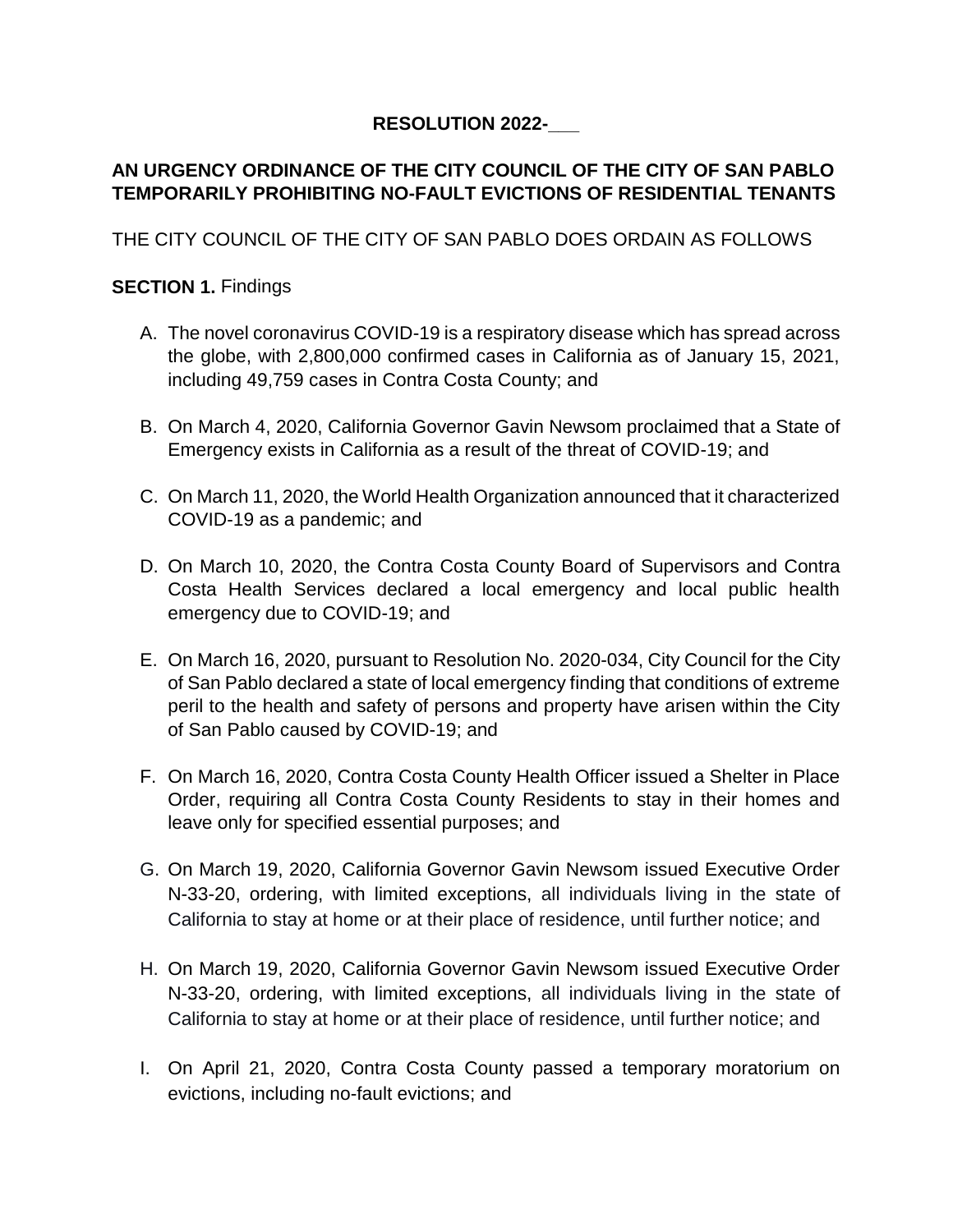- J. On April 27, 2020, the City of San Pablo passed a temporary moratorium on evictions, including no-fault evictions; and
- K. On July 28, 2020, the city of San Pablo's eviction moratorium expired; and
- L. On August 31, 2020, Governor Gavin Newsom signed into law Assembly Bill 3088 (AB 3088), which included COVID-19 eviction protections for some California tenants; and
- M. A January 27, 2021 article from KQED reported that from March 19, 2020 to December 31, 2021, Contra Costa County had the second-highest amount of sheriff evictions during the COVID-19 pandemic out of the nine Bay Area Counties and had more than fifteen times the number of evictions of Alameda County; and
- N. A January 27, 2021 article by KQED reported that from March 19, 2020 to December 31, 2021, Black renters in the Bay Area were evicted at double the rate of other renters; and
- O. On February 1, 2021, SB-91 extended AB-3088's protections and created a statewide rent relief program; and
- P. On March 2, 2021, an article on Beyond Chron discussed how landlords without any basis to evict tenants engage in "phony 'withdrawals'" from the rental market to circumvent the State's tenant protections; and
- Q. On April 15, 20021, a KQED article referred to the state's Rent Relief programs lack of accessibility to non-English speakers as a "Discriminatory Barrier" to Californians accessing rent relief; and
- R. On June 14, 2021, the Sacramento Bee released an article entitled "California tenants are facing delays in getting rent relief. Will Gavin Newsom step in; and
- S. On June 28, 2021, AB-832 extended SB-91's protections until September 30, 2021, and created new protections for tenants facing non-payment evictions that last through March 31, 2022; and
- T. A September 16, 2021 article in the Los Angeles Times stated that "Six months after it began accepting applications, the state as of this week has paid \$526 million in rent relief from its roughly \$2.6-billion share of the federal funds approved by the state Legislature, or about 20% of the money"; and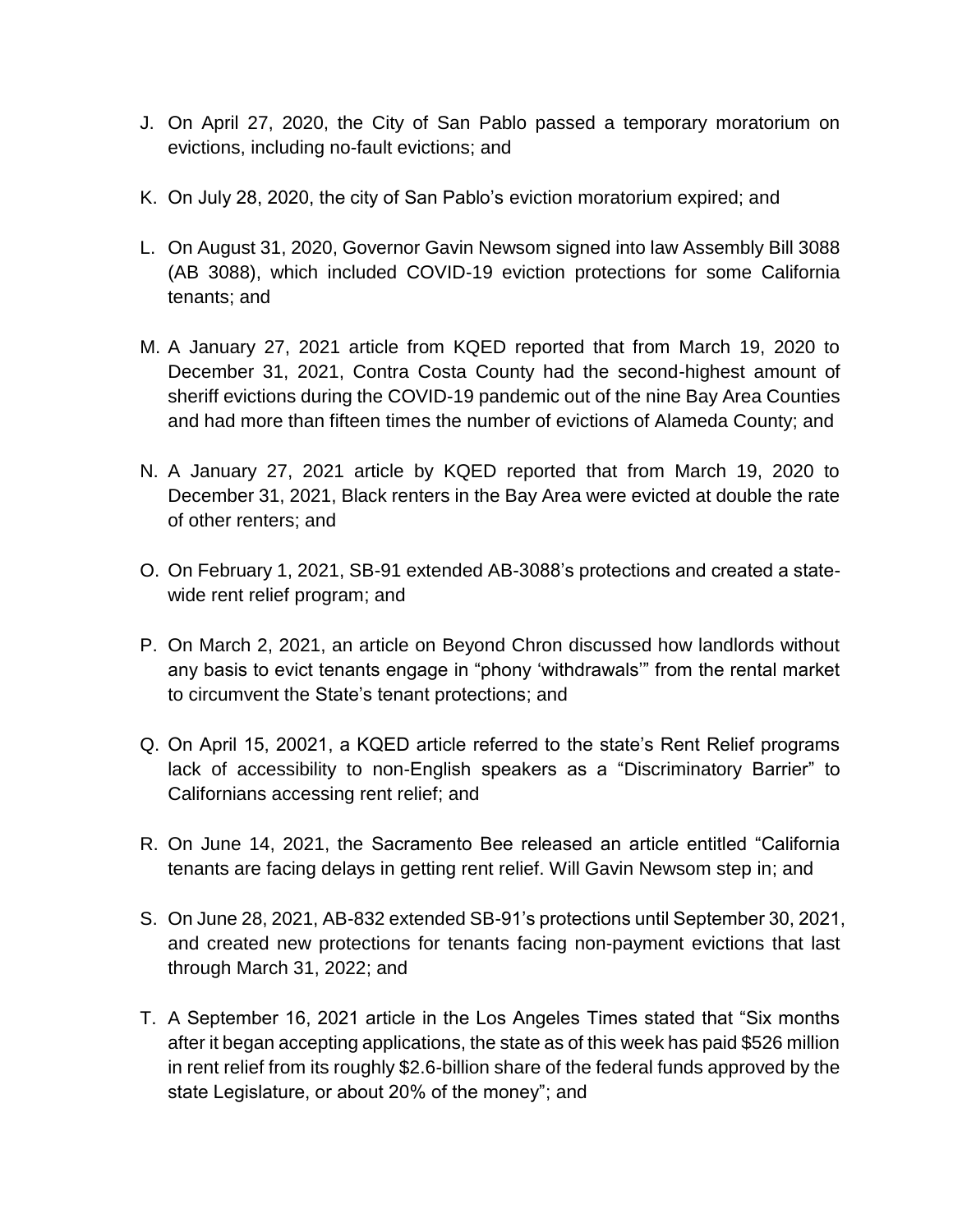- **U.** On October 1, 2021, all statewide pandemic-related protections concerning nofault evictions expired; and
- V. On October 1, 2021, statewide retaliation protections expired which previously prohibited bringing "an action for unlawful detainer based on a cause of action other than nonpayment of COVID-19 rental debt, as defined in Section 1179.02 of the Code of Civil Procedure, for the purpose of retaliating against the lessee because the lessee has a COVID-19 rental debt; and
- W. On October 1, 2021, the Contra-Costa County moratorium on no-fault evictions expired; and
- X. Starting October 1, 2021, tenants state-wide can prevent landlords from obtaining a summons for an unlawful detainer related to unpaid rent by simply applying for rent relief, even if the funds are not distributed to landlords. However, landlords can circumvent these protections do not apply if a landlord commences a "no-fault" eviction; and
- Y. State law prohibit municipalities from passing new eviction protections that relate to unpaid rent due March 1, 2020 through March 31, 2022, but does not prohibit new just cause protections unrelated to unpaid rent; and
- Z. Many San Pablo residents experiences substantial losses of income throughout the pandemic; and
- AA. The prevalence of the Omicron and Delta varriants of COVID-19 have caused increased hardship to residents of San Pablo.
- BB. Increased non-payment protections and decreased no-fault eviction protections, coupled with delays in distributing rent relief, have incentivized landlords to commence "no-fault" evictions to circumvent the strong state protections on non-payment of rent; and
- CC. Delays in distributing rent relief have increased landlords' desires to remove tenants from rental properties for any reason. The delays in rent relief have been especially harmful for residents of Sand Pablo, of whom approximately 20% were below the poverty line before the pandemic; and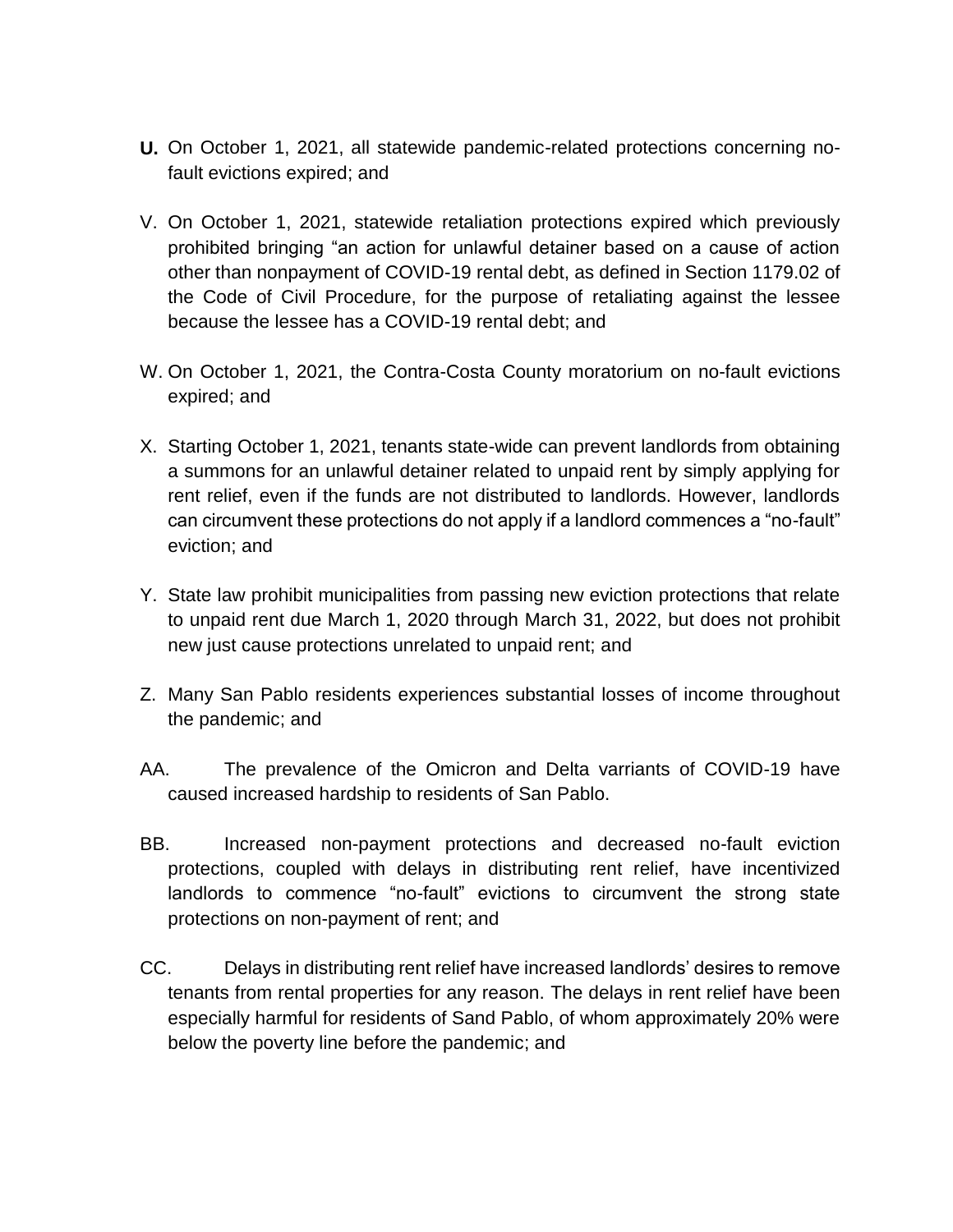- DD. San Pablo, like other communities in the San Francisco Bay Area, was already experiencing a housing affordability crisis, which is driving homelessness and displacement of residents; and
- EE. In Contra Costa County, African American and Latino residents have been disproportionately impacted by the COVID-19 pandemic and according to the Contra Costa County Health Department have contracted COVID-19 at a higher rate than other racial and ethnic groups; and
- FF. This Ordinance will serve justice and promote racial equity for African American and Latino renters; and
- GG. The provisions in this Ordinance are consistent with or more protective than the Tenant Protection Act of 2019 as enacted by Assembly Bill 1482; and
- HH. Pursuant to California Constitution, Article XI, Section 7, California Government Code section 36937 and San Pablo Municipal Code Chapter 2.36, there is a current and immediate threat to the public health, safety and/or welfare and a need for immediate preservation of the public peace, health and safety that warrants the City to enact substantive limitations on evictions and enact a temporary moratorium on rent increases to protect the health, safety, and welfare of its residents in light of the emergency declared regarding the COVID-19 pandemic, including the need to keep residents in their homes during the time that they need to shelter-in-place. This determination is based on the facts stated in these findings, the staff reports and testimony referenced above and the staff reports dated April 20, 2020 and April 27, 2020, as well as any written or oral testimony at the City Council meetings on April 20, 2020 and April 27, 2020.

**Section 2. Definitions.** For purposes of this ordinance, the following words and phrases have the following meanings:

"No Fault Cause for Eviction" means any eviction for which the notice of termination of Tenancy is not based on an alleged fault of the Tenant, including but not limited to eviction notices served pursuant to California Code of Civil Procedures sections 1161(1), 1161(5), 1161c, or California Civil Code 1946, 1946.1, 1946.2(b)(2), or 1954.535. No Fault evictions also include "self-help" evictions and other extra-judicial tactics designed to encourage a tenant or tenants to vacate a rental unit.

"Owner" means any natural person, partnership, corporate or fictitious entity, acting as a lessor or sublessor, whether as a principal or through an agent, who receives or is entitled to receive Rent in exchange for the use or occupancy of any Residential or Commercial Real Property for rent.

"Residential Real Property" means any dwelling unit that is intended or used for human habitation.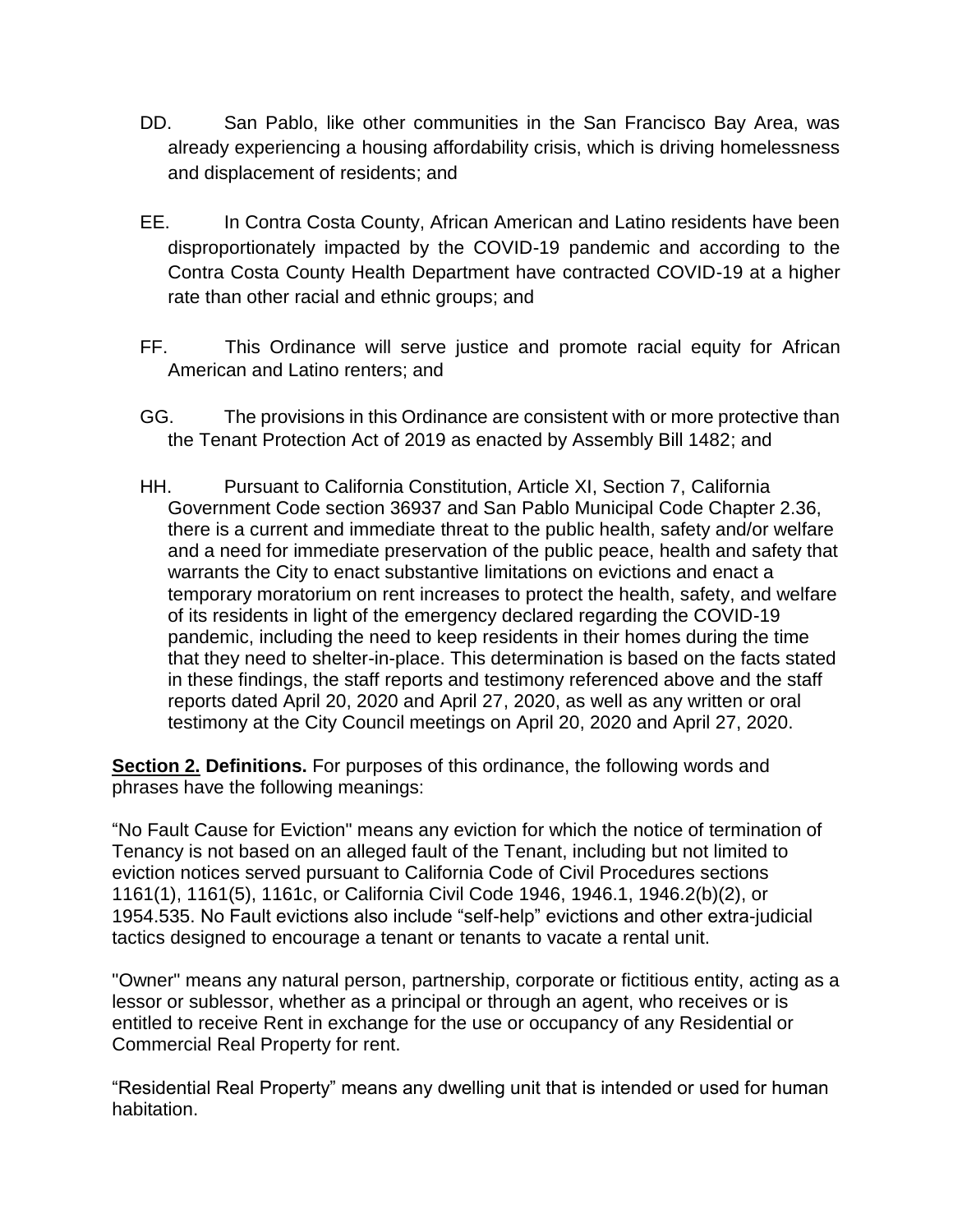"Tenancy" means the lawful occupancy of Residential Real Property by agreement on a month-to-month basis or for a fixed term in excess of 30 days

"Tenant" means the lawful occupant of residential property whether by lease, sublease, or other agreement.

## **Section 3. Prohibitions on No-Fault Evictions.**

Through the effective period of this ordinance, and any subsequent extensions approved by the City Council, an Owner of Residential Real Property, shall not pursue a "No Fault Cause for Eviction" by engaging in acts including

- A. Serving a notice of termination of tenancy;
- B. Filing or serving an unlawful detainer lawsuit;
- C. Evicting a tenant or requiring a tenant to vacate a residential unit, including by seeking the entry of an eviction judgment or by causing or permitting a writ of possession to be executed;
- D. Taking any other action in reliance on a notice of termination of tenancy that expired during effective period of this ordinance or attempt to induce a tenant to vacate based on such a notice. Any notice of termination of tenancy served or expiring during the effective period or within sixty (60) days afterward shall be deemed invalid and insufficient to support an action in unlawful detainer during the Local Emergency or at any time afterward; or
- E. Endeavoring to recover possession of a unit or representing to a tenant that the tenant is required to move out of their unit.

**SECTION 5. Retroactivity.** This ordinance applies to eviction notices, and unlawful detainer actions based on eviction notices, in which the notice is served or the unlawful detainer is filed on or after \_\_\_\_\_\_\_\_\_\_\_\_, except to the extent a Tenant has surrendered possession of the premises, or an unlawful detainer lawsuit was finally adiudicated on or before \_\_\_\_\_\_\_\_. The facts justifying the retroactive application of this ordinance are set forth in Section 1.

**SECTION 6. Expiration Date.** The moratoriums in this ordinance shall expire as of  $\Box$ , unless extended by the City Council.

#### **SECTION 7. Remedies.**

A. The provisions of this ordinance may be asserted as an affirmative defense in an unlawful detainer action. It shall be an absolute defense to any unlawful detainer action against a Tenant that the notice of termination was served or expired, or that the complaint was filed or served during the effective period of the Moratorium or any period of retroactive effectiveness. This defense may be raised at any time, including after the expiration of this ordinance.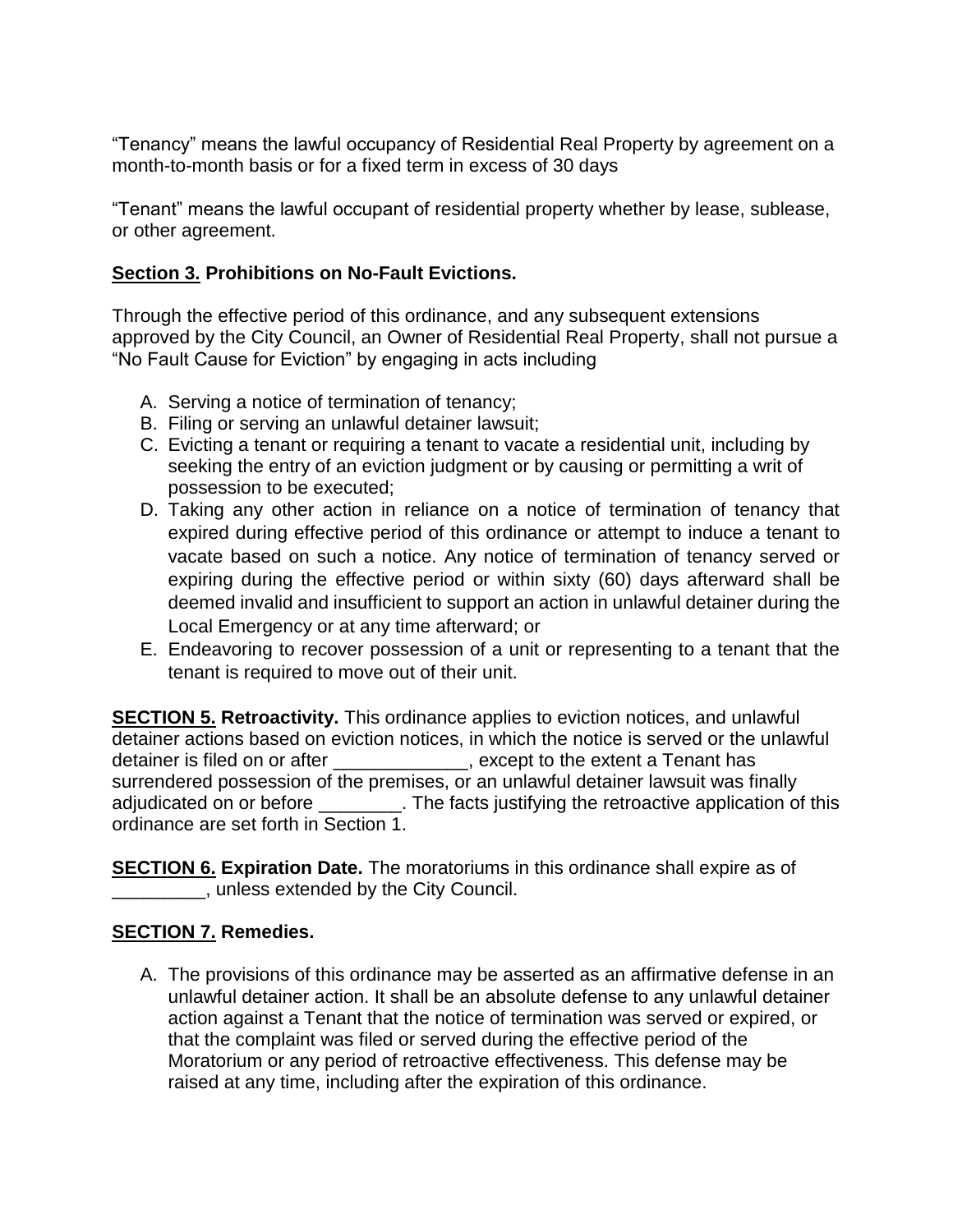B. If an Owner attempts to recover possession or recovers possession of Residential Real Property or Commercial Real Property in violation of this ordinance, retaliates against a Tenant for the exercise of any rights under this ordinance, or attempts to prevent a Tenant from acquiring any rights under this ordinance, the Tenant may institute a civil proceeding for injunctive relief, money damages of not less than three times actual damages (including damages for mental or emotional distress), and whatever other relief a court deems appropriate. Damages for mental or emotional distress shall only be trebled if the trier of fact finds that the Owner acted in knowing violation of or in reckless disregard of the provisions of this ordinance. A prevailing tenant shall be entitled to reasonable attorney's fees and costs pursuant to order of the court. All remedies under this subdivision shall have a statute of limitations of three years. For purposes of injunctive relief, it shall be presumed that a tenant suffers irreparable harm though a landlord's violation of any provision of this ordinance.

**SECTION 8. CEQA**. This ordinance is deemed not a project under the provisions of the California Environmental Quality Act, (CEQA) pursuant to CEQA Guidelines Section 15378(b)(5): Organizational or administrative activities of governments that will not result in direct or indirect physical changes in the environment. If deemed a project, then the approval of the ordinance is deemed exempt from CEQA pursuant to the following separate and independent basis: Section 15061(b)(3) of the CEQA Guidelines because it can be seen with certainty that the ordinance has no potential to cause a significant effect on the environment; and Section 15269(c) because adoption of this ordinance is to prevent or mitigate an emergency.

**SECTION 9. Severability.** If any sections, subsections, sentences, clauses, phrases or portions of this ordinance are for any reason held invalid or unconstitutional, such decision shall not affect the validity of the remaining portions of this ordinance. The City Council hereby declares that it would have passed this and each section, subsection, phrase or clause of this ordinance whether or not any one or more sections, subsections, phrases or clauses may be declared invalid or unconstitutional on their face or as applied.

**SECTION 10. Effective Date.** Publication. This ordinance shall become effective upon adoption by not less than four-fifths vote of the San Pablo City Council as an urgency ordinance necessary for the immediate preservation of the public peace, health, and safety for the reasons set forth in Section 1. The City Clerk's Office shall publish and post the ordinance in accordance with California Government Code section 36933 to the extent feasible during the COVID-19 emergency.

ADOPTED at an adjourned regular meeting/special meeting of said City Council held on the day of . by the following votes:

AYES:: COUNCILMEMBERS: NOES: COUNCILMEMBERS: ABSENT: COUNCILMEMBERS: